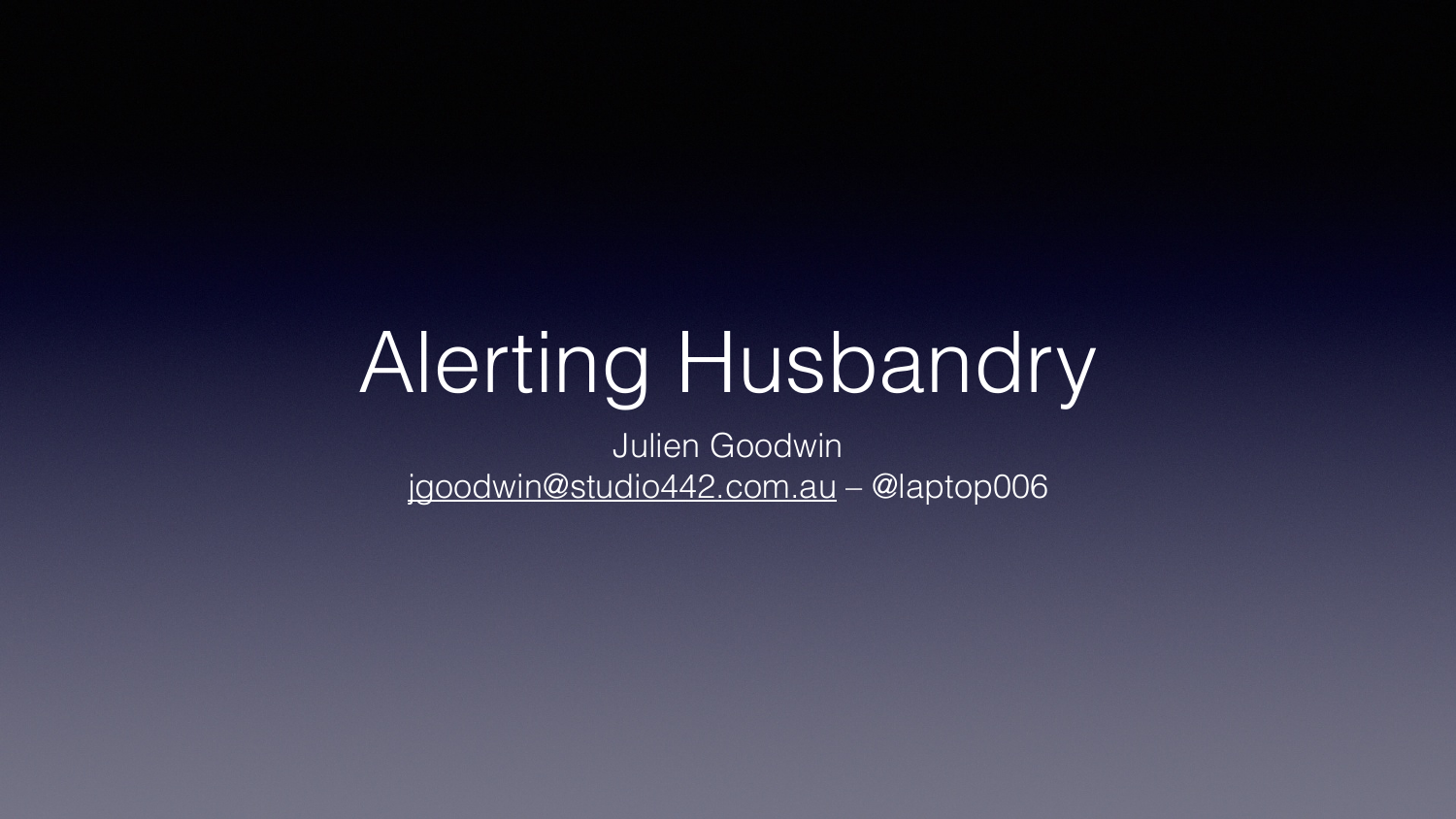Bad Alerts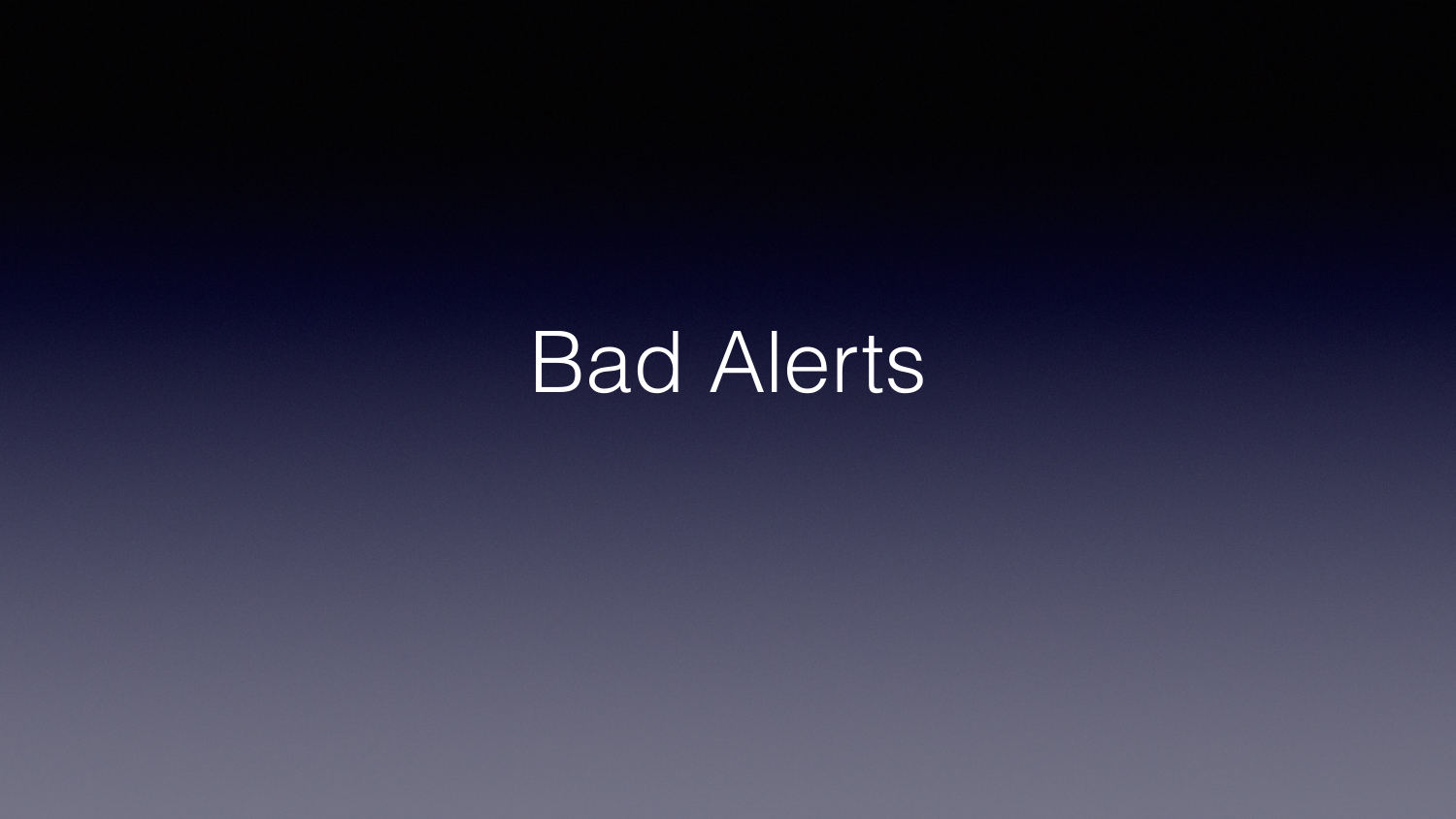# Obsolete Alerts

- \$THING is down!
	- Because we turned it down a year ago
- \$THING has bug \$FOO!
	-

• Really? The vendor fixed it three years ago and we upgraded.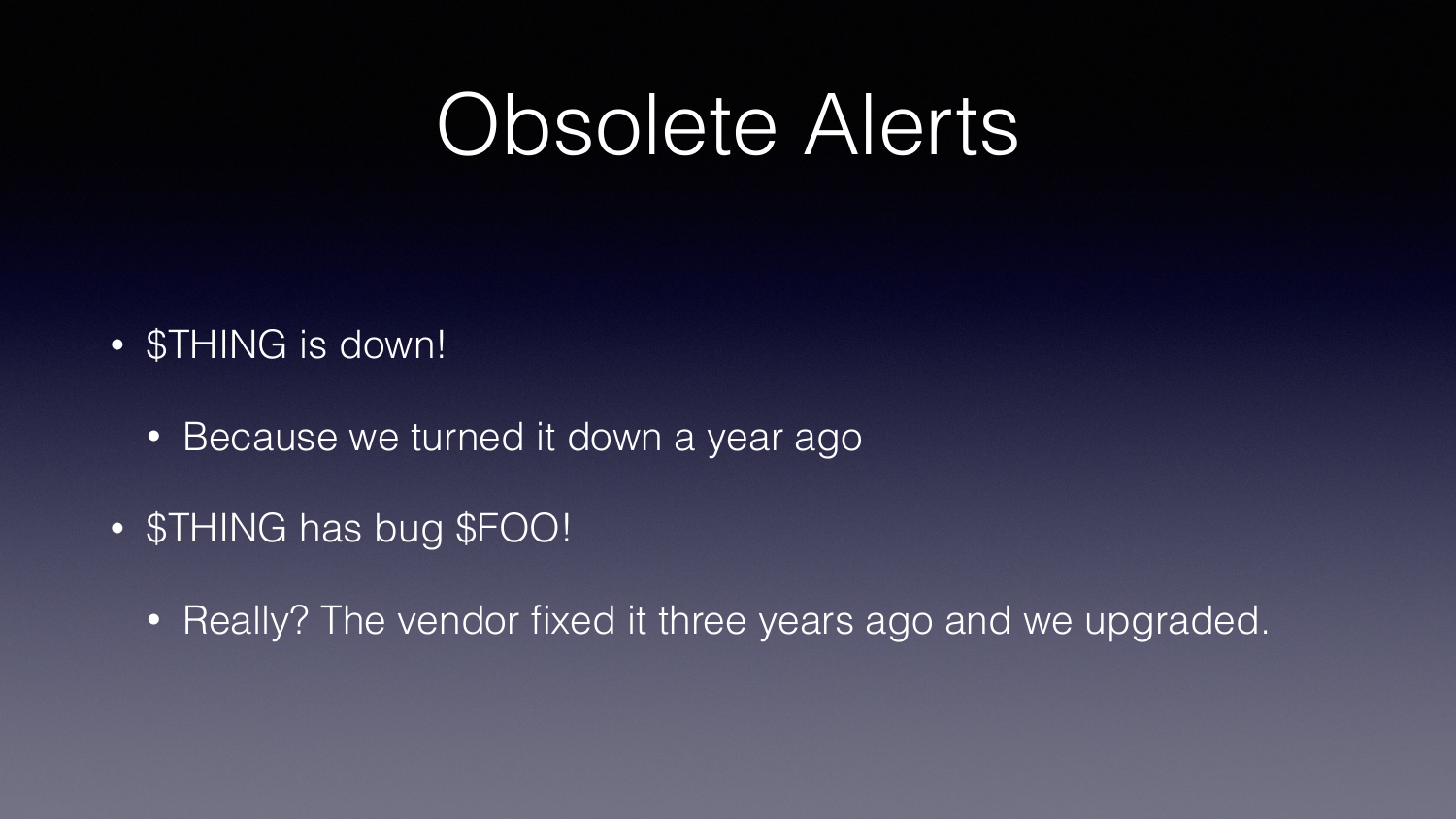## Unactionable Alerts

- \$THING is down!
	- woken up.

• But it's managed by another team, just thought you'd like to be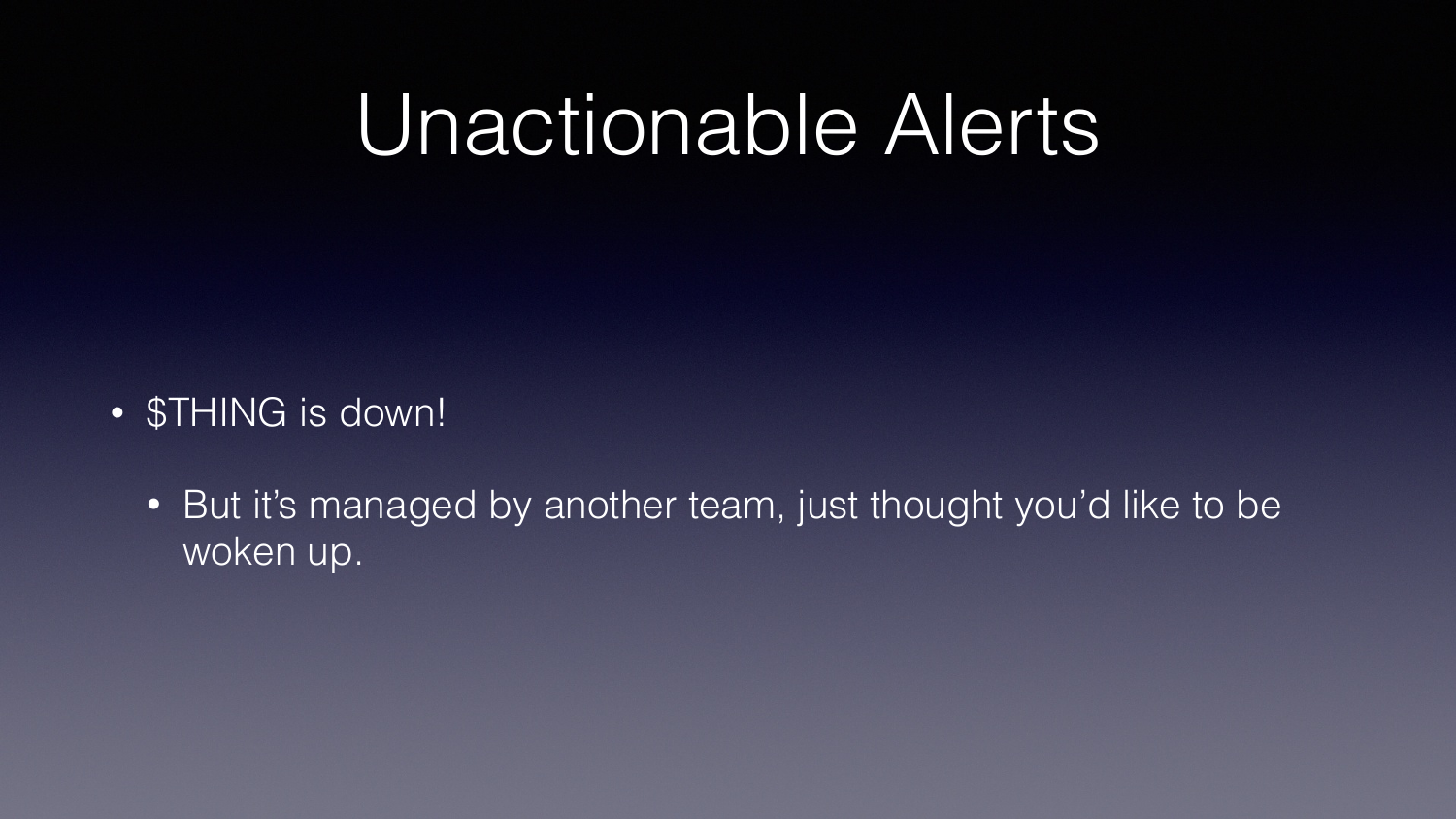### SLA Alerts

- \$SERVICE has failed SLA
	- So can I do anything about it?
	- Log for later reporting instead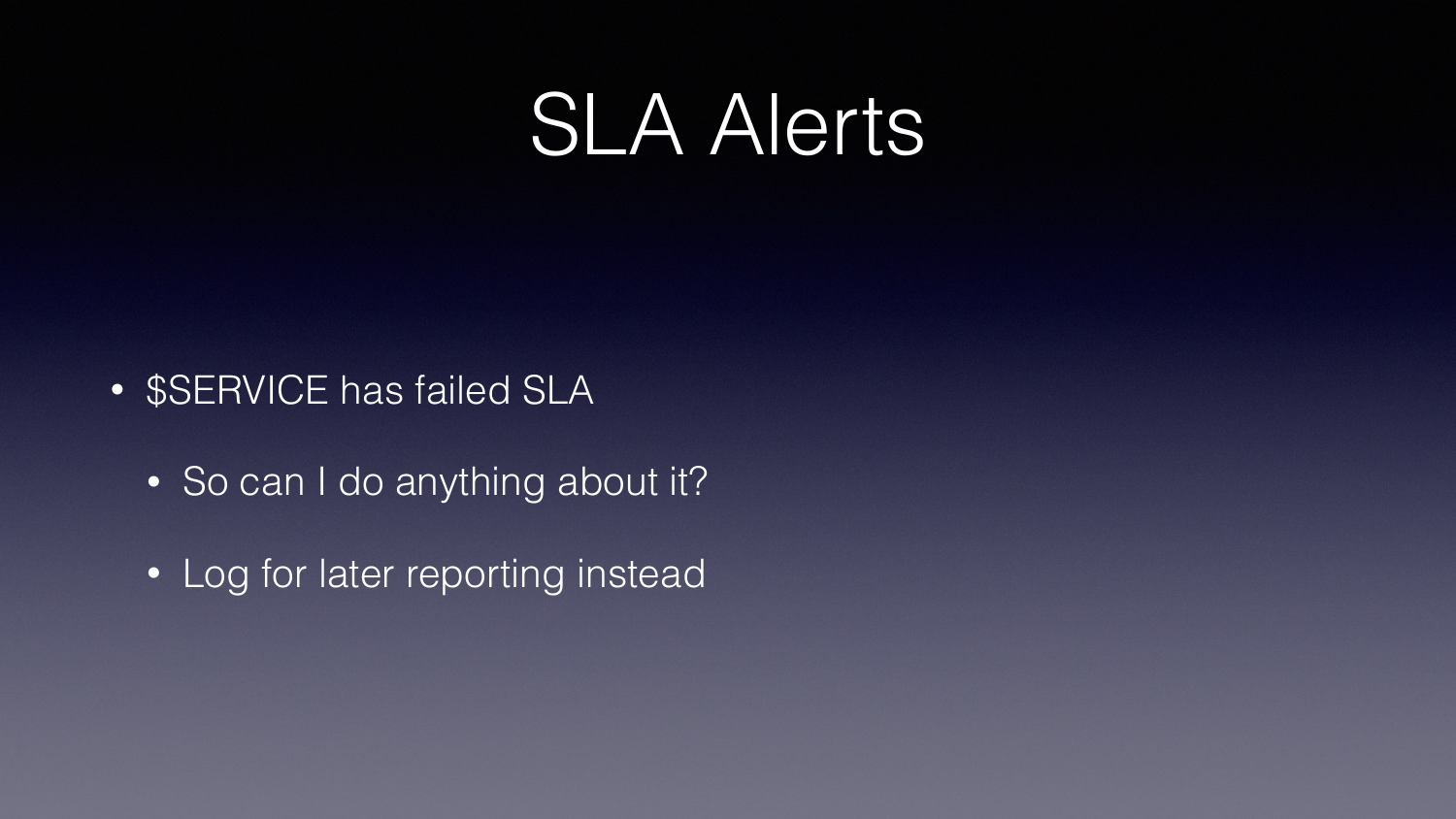## Bad Thresholds

- \$SERVER has a high load average of 4
	- It has 32 cores, that's no load
- \$LUN is nearly full, only 100MB left
	- It's a 10T LUN, I have no time to respond
	- It's a 200MB LUN as /boot & a new kernel was installed
- 
-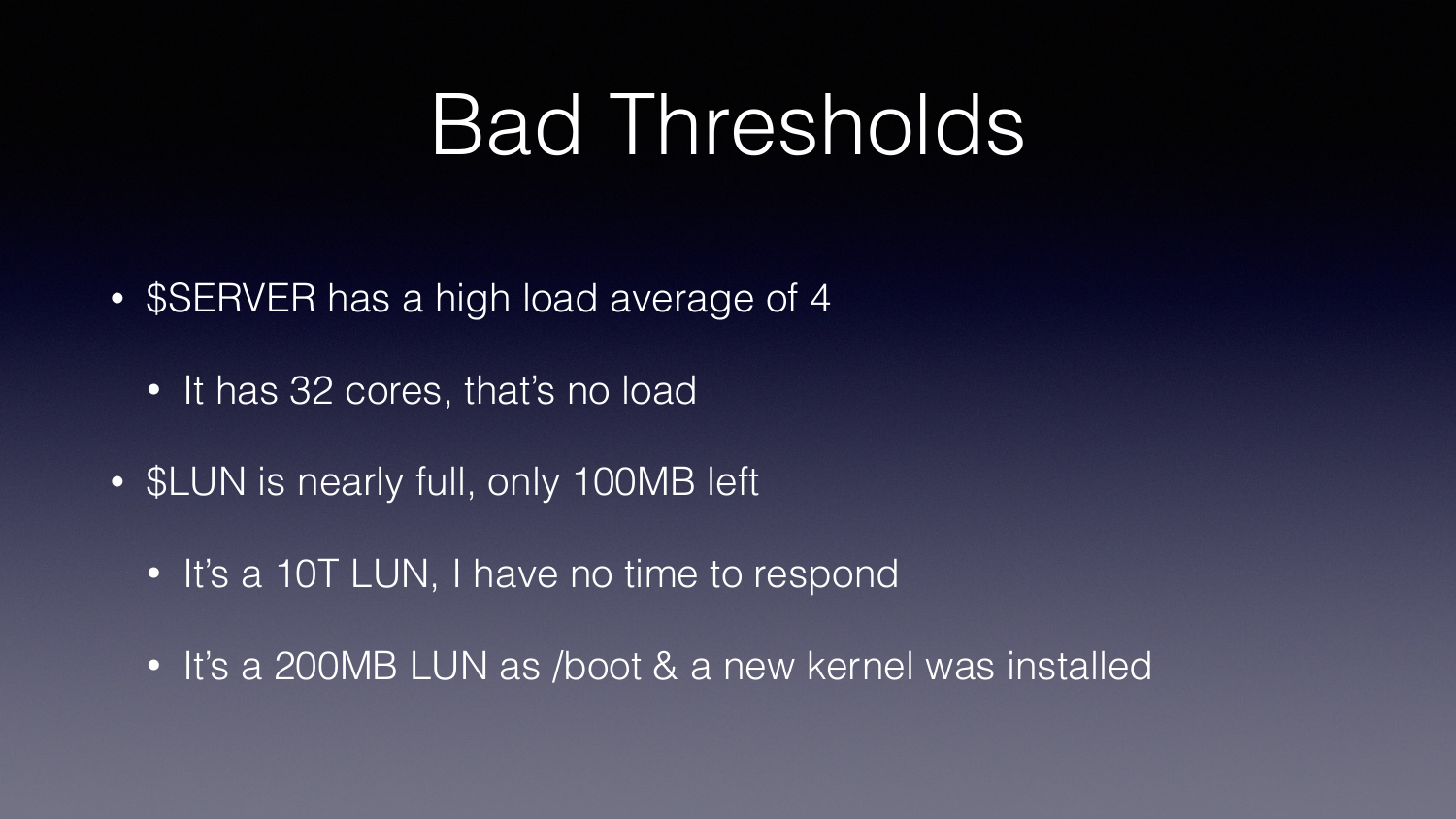# Hair trigger alerts

- \$THING didn't respond in 50ms
	- Once
	- It responded in 51ms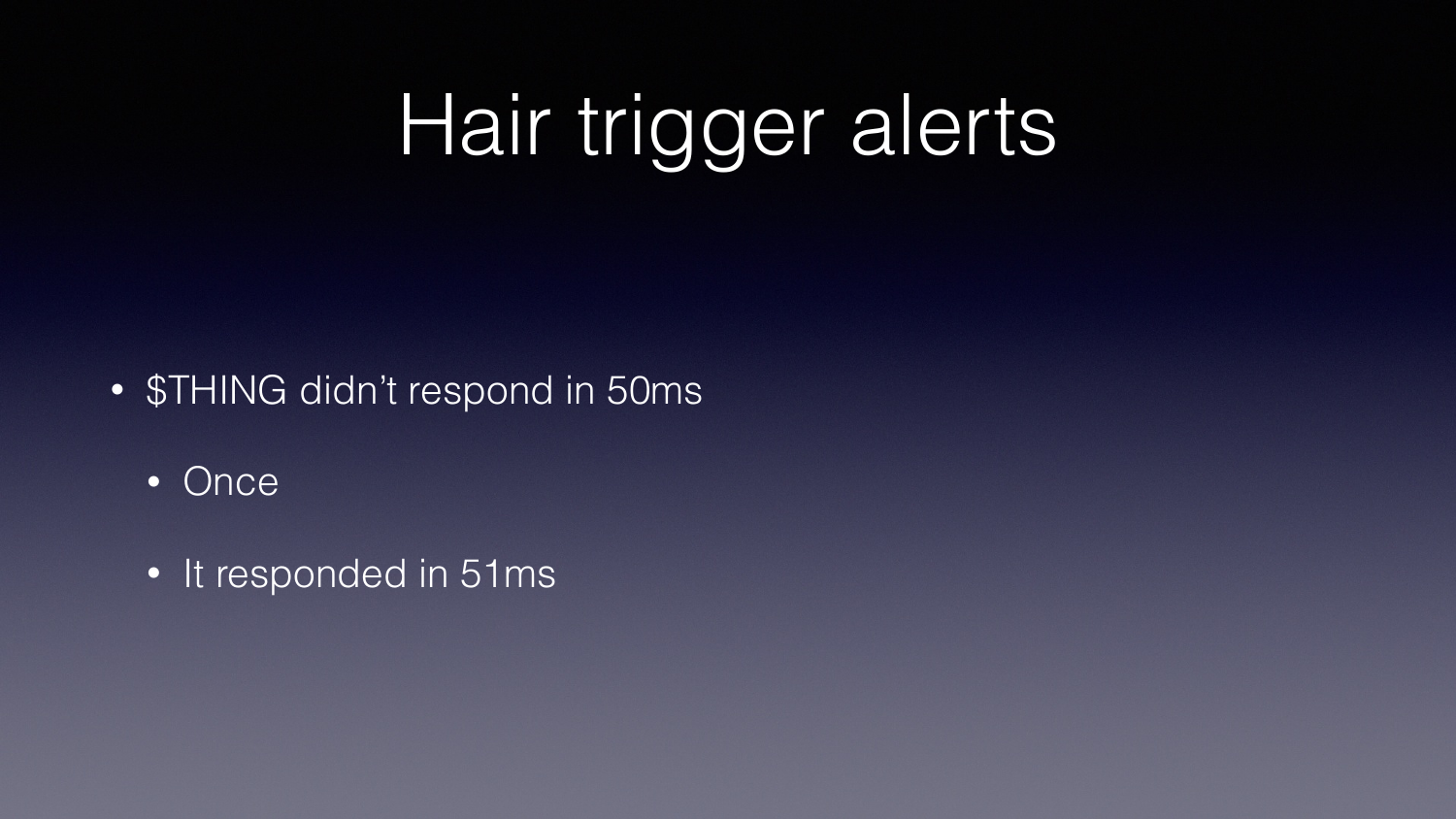# Non-Impacting Redundancy

### • WEB\_SERVER\_4 is down

• But I have 8 servers, and only need 6 at full load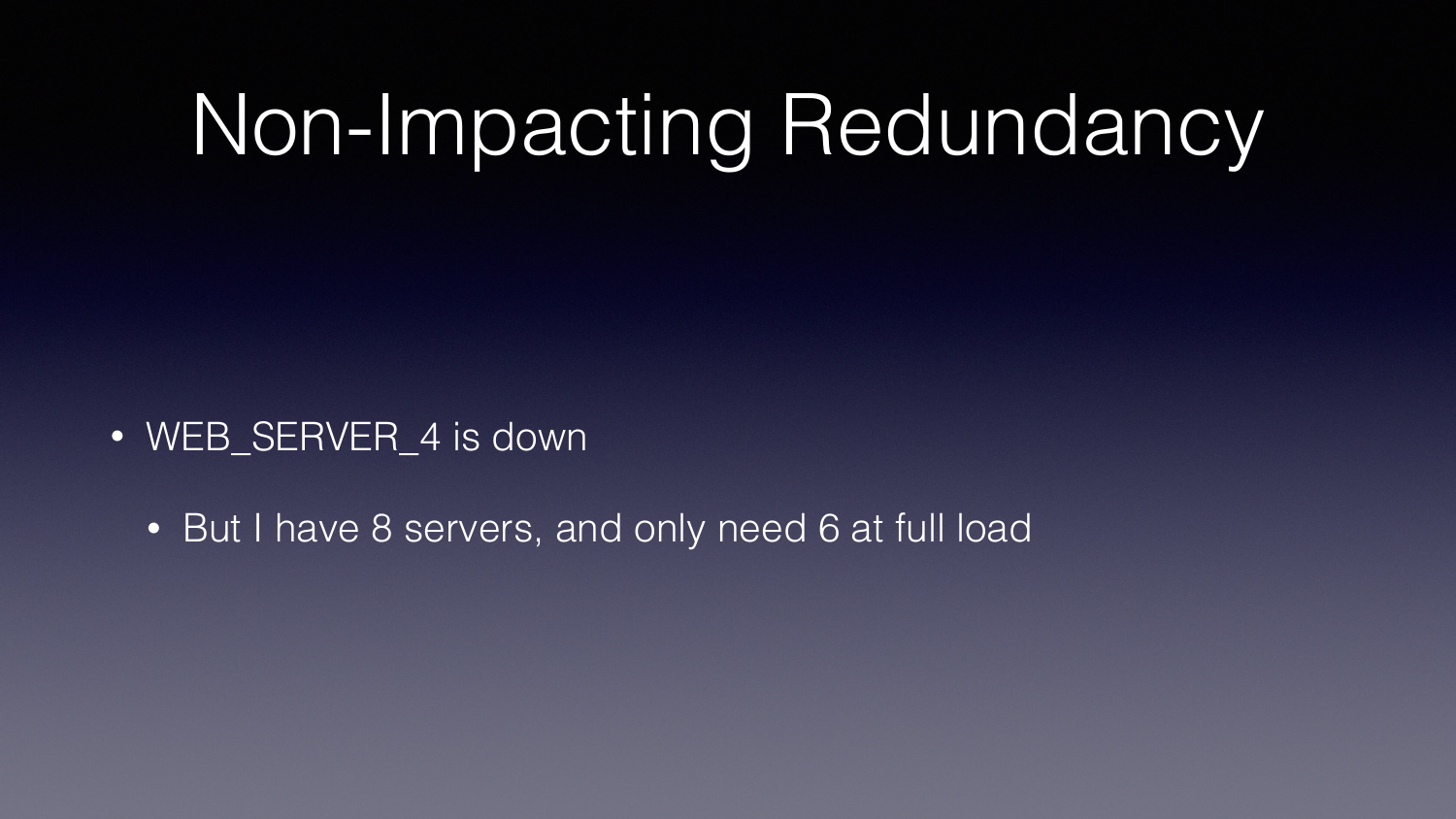# Spamming alerts

- \$THING is down!
	- For the 28345972398th time
	- Even if it's important you've stopped caring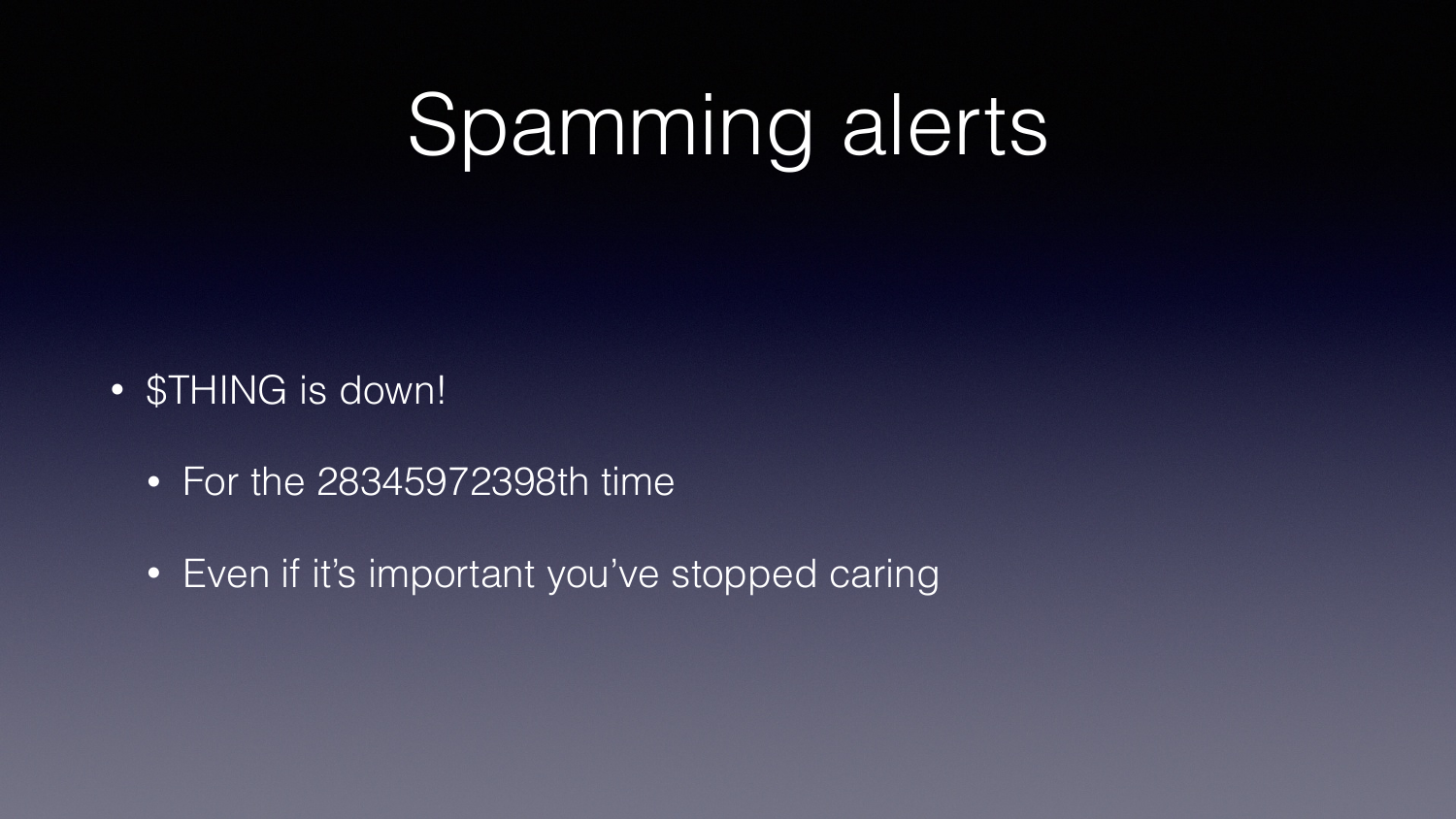

- \$TEST\_SERVER has no backups
	- I want it that way
- Most of the earlier items end up in this bucket

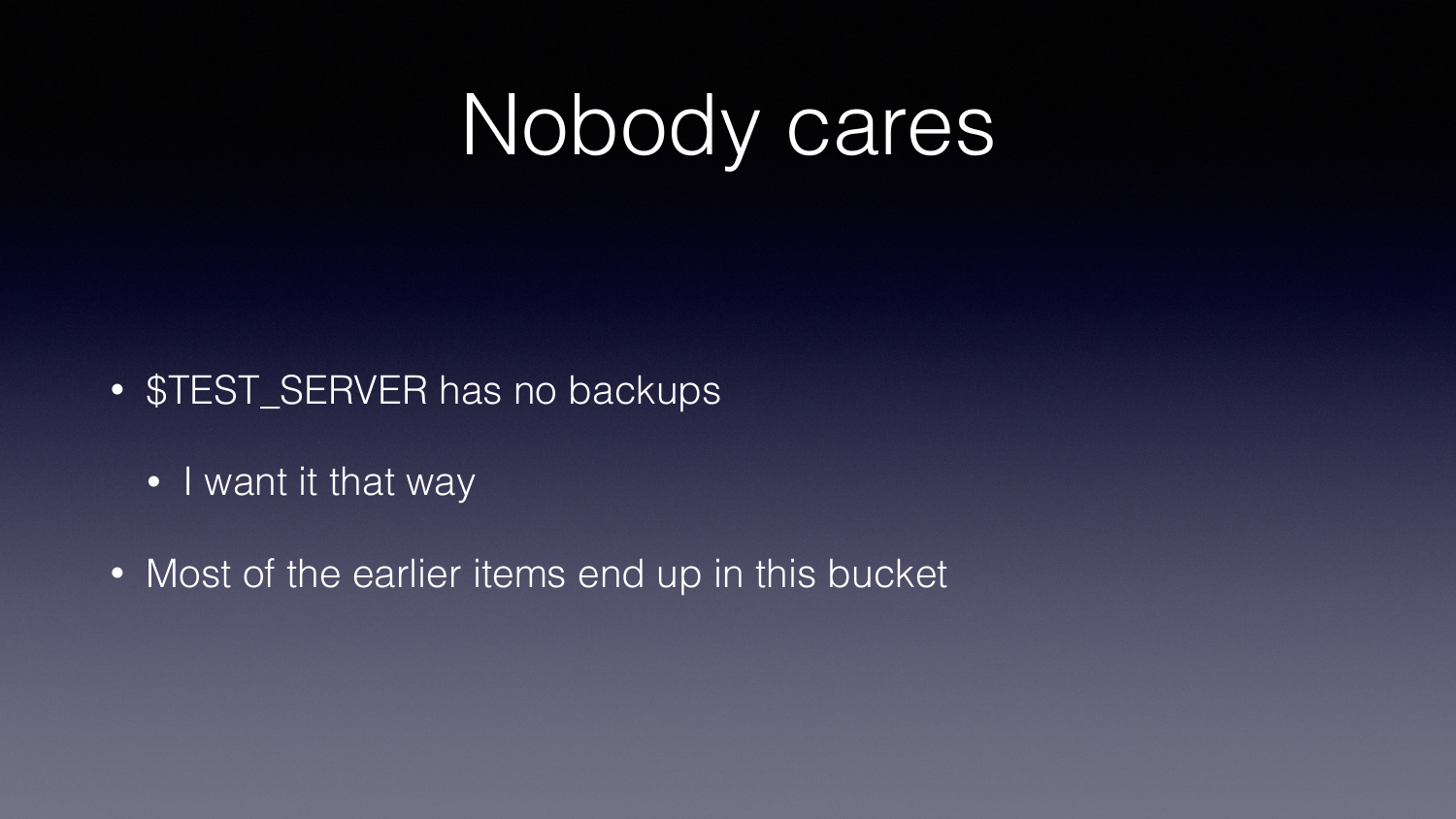### Related Practices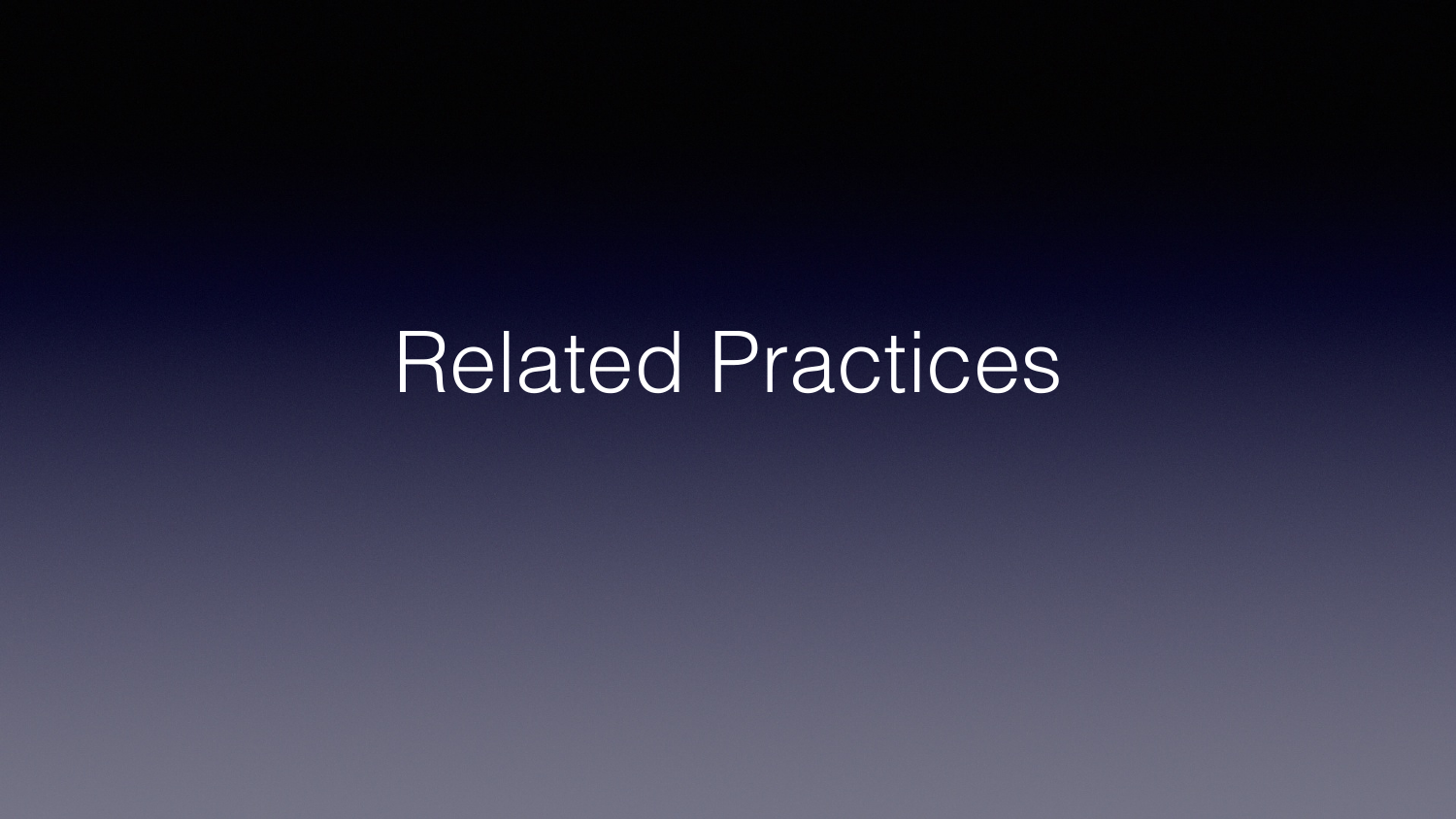## E-mail alerts

- It's not high priority enough to page, so I'll email about it
- delete
- Having a separate archived alert list may work well as a log

• Within a few weeks the entire team will have a filter to mark read &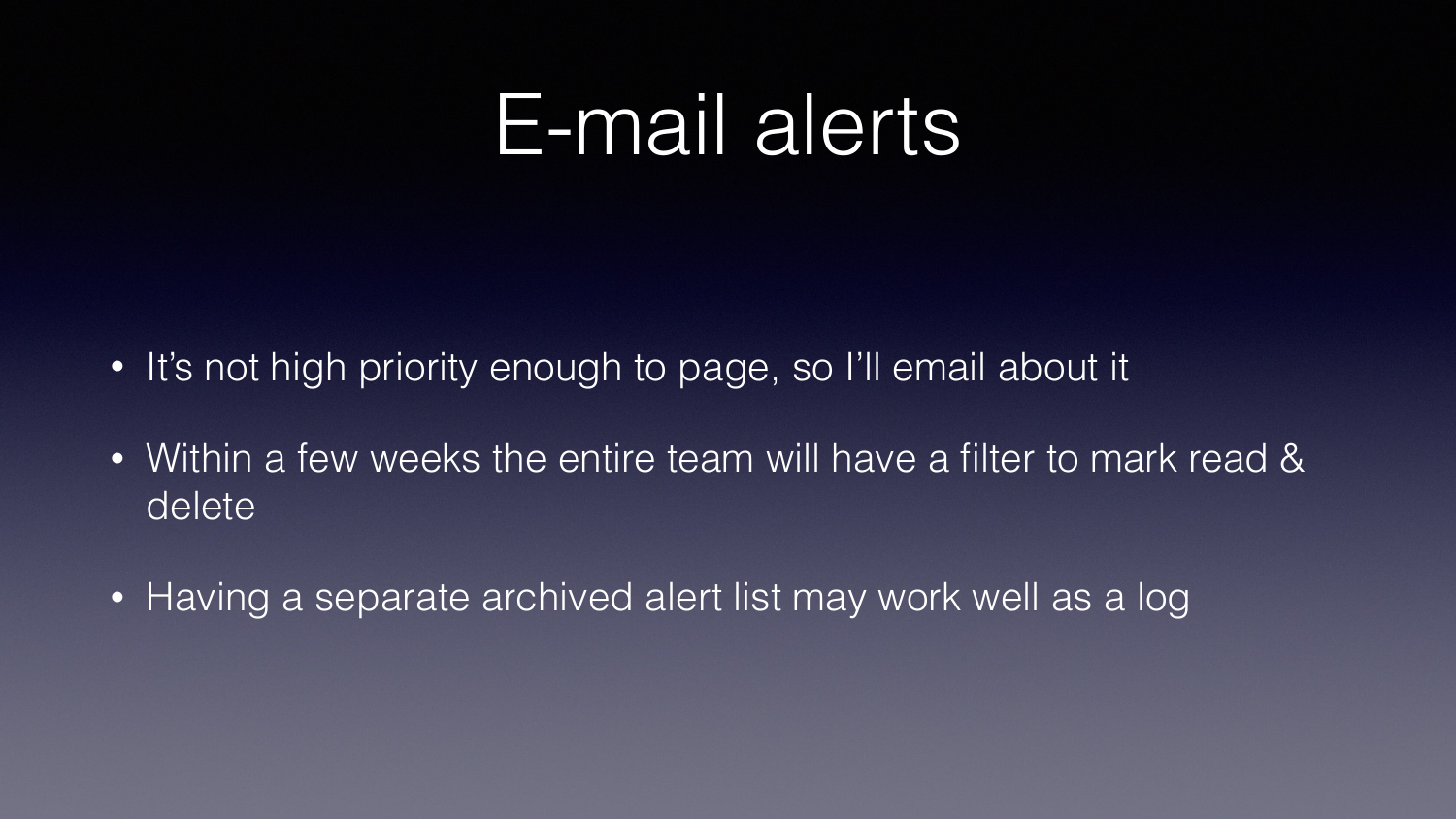## Undocumented Alerts

- \$THING is broken!
	- So what am I supposed to do?
- Document actions to take in a "playbook"
- All oncallers should be able to follow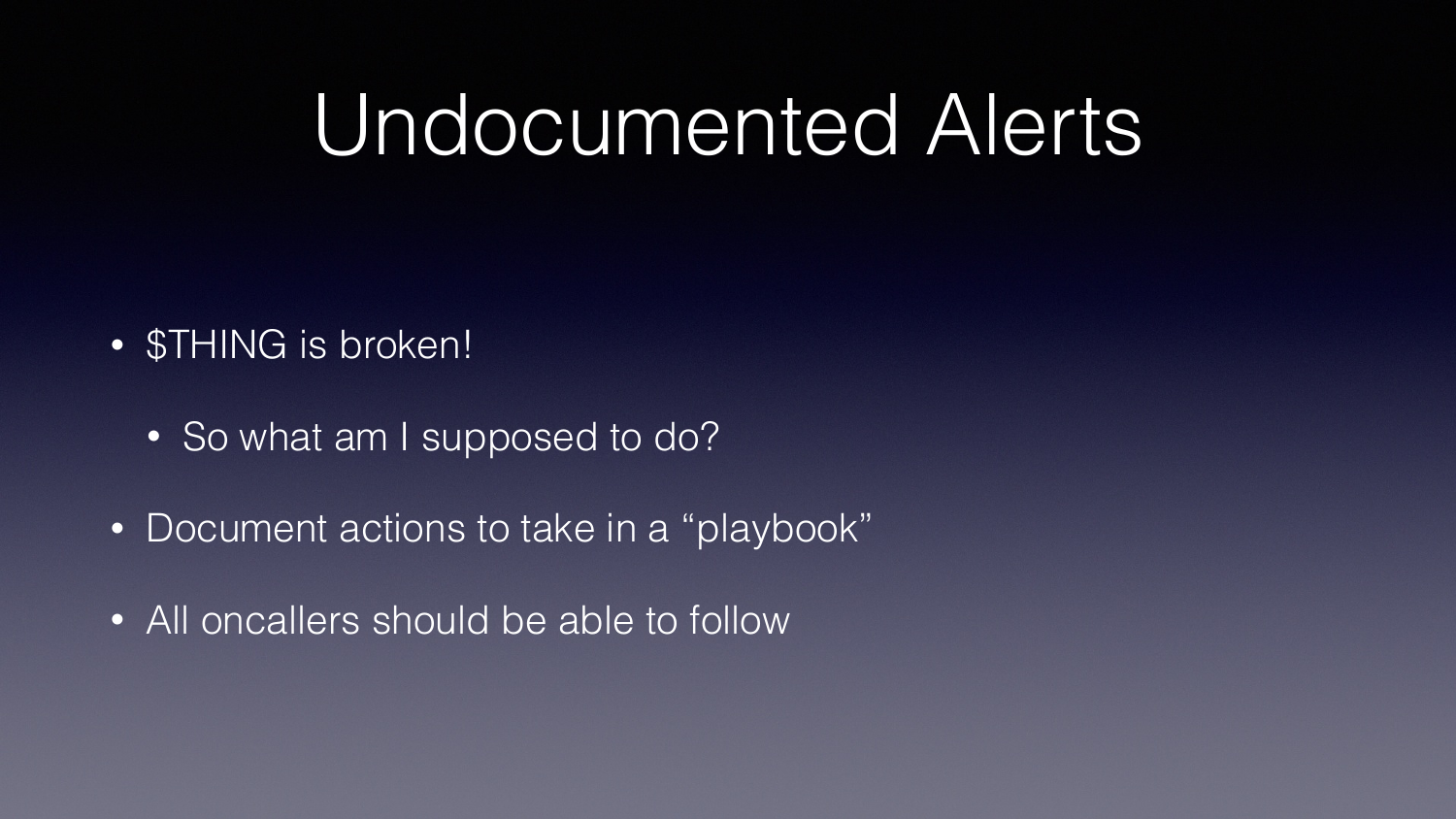# Alert Acceptance

- Have a review process for any new alerts or thresholds.
	- Require documentation, expected impact, test data, etc.
- Only oncallers should accept alerts.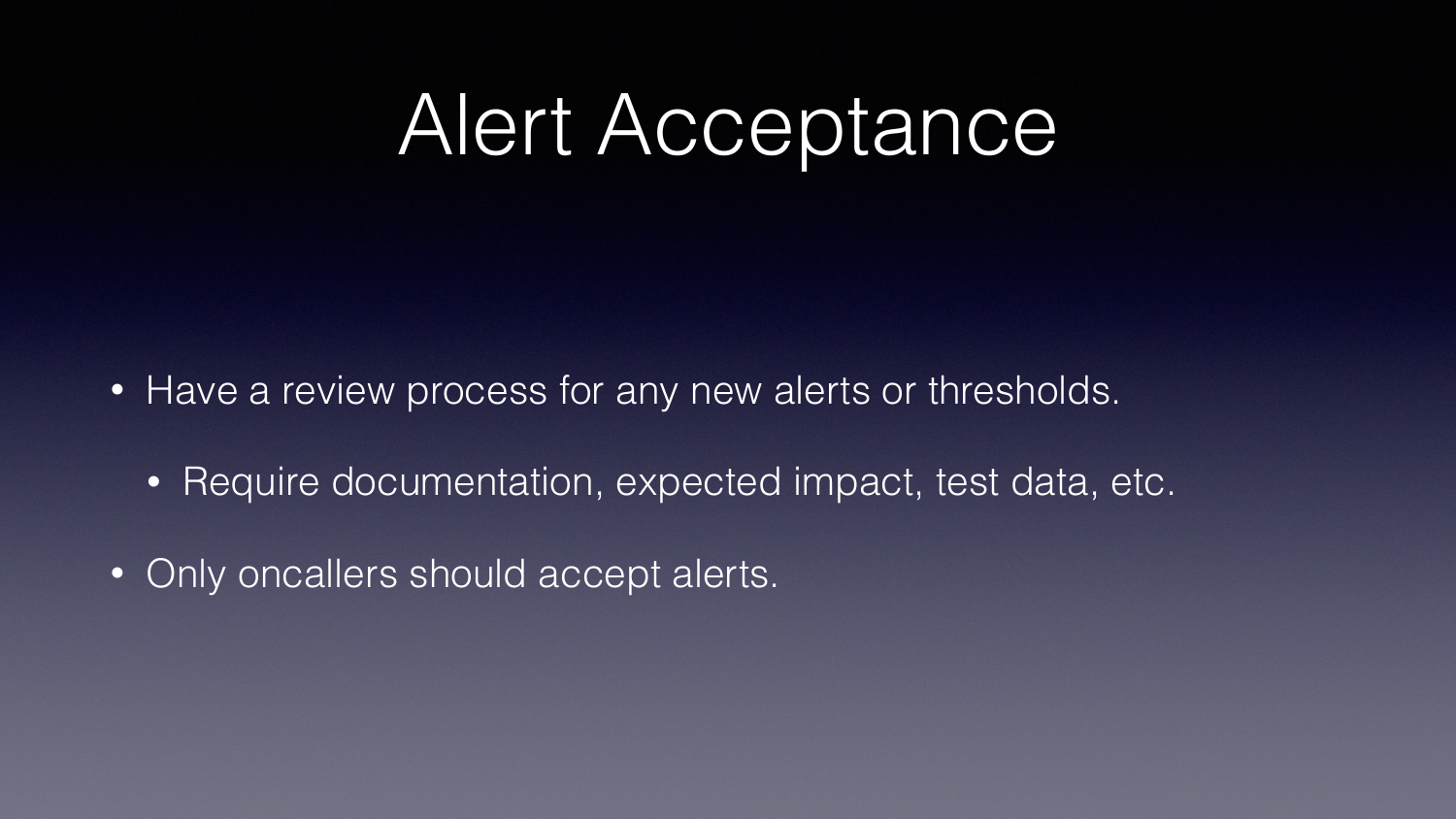# Silencing

- If your alert system pages people you need a silence mechanism
- In practice this becomes a whole system
- Oncallers get very grumpy when woken up for other people's planned work
- If relevant may include need to schedule silences for things like carrier outages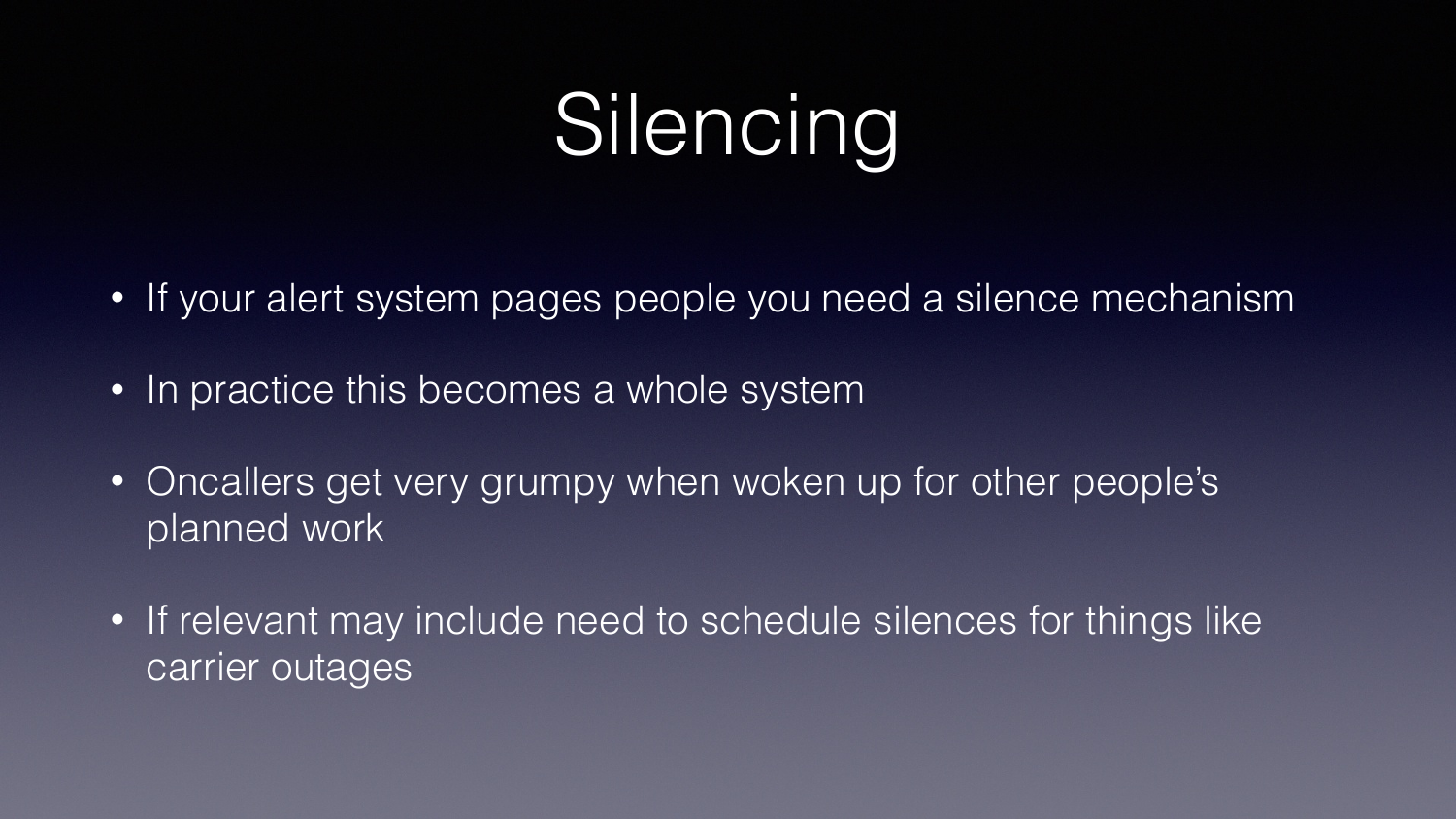# Production by Fiat

- **\$THING** is now in production because I say so \$VP
	- Good luck